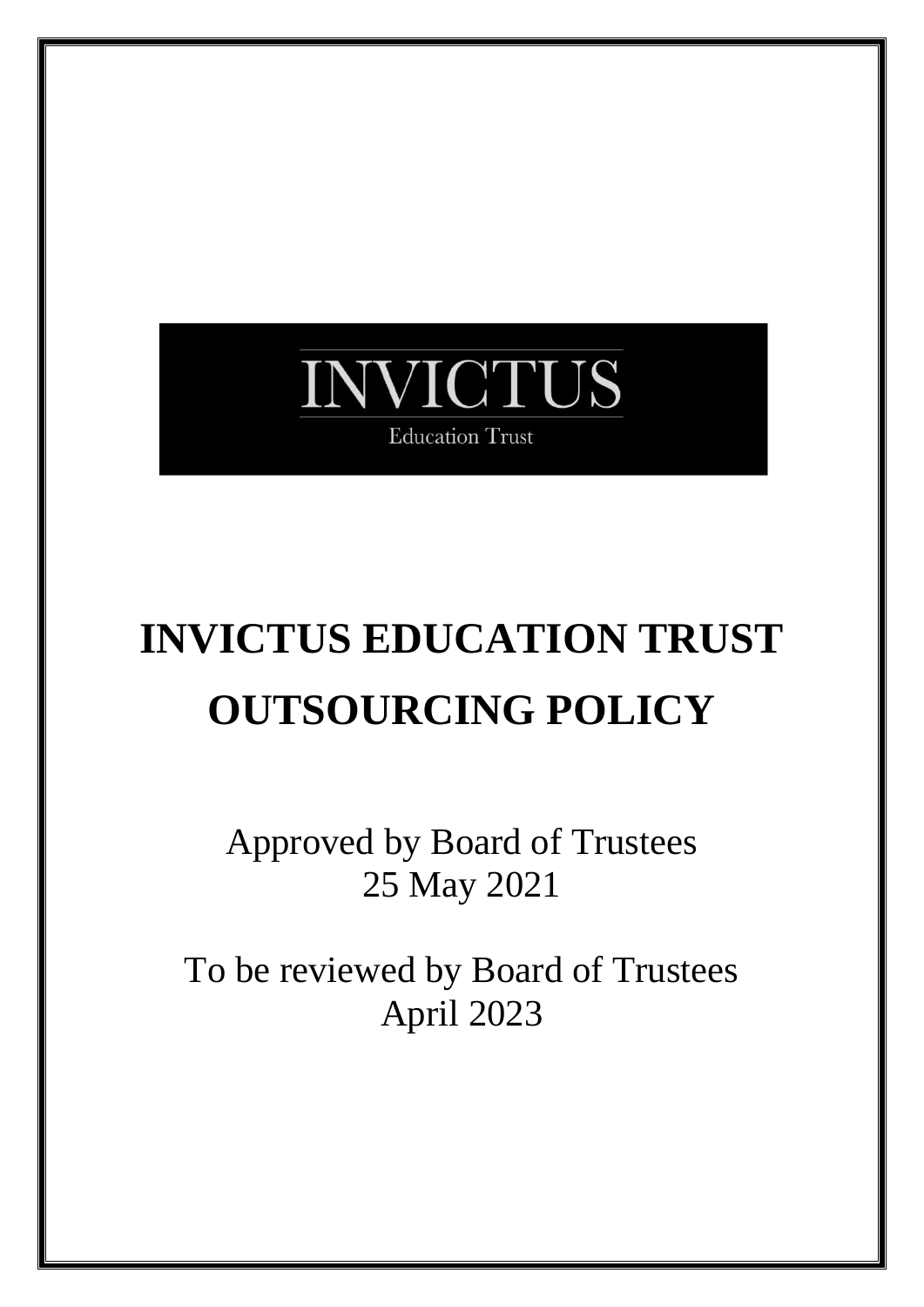#### **Document Provenance**

#### **Outsourcing Policy**

| Committee Approval Level        | <b>Board of Trustees</b>              |
|---------------------------------|---------------------------------------|
| Policy Author/Responsibility    | Chief Operating Officer – Julie Duern |
| <b>Policy First Implemented</b> | <b>July 2018</b>                      |
| Frequency of Review             | Every 2 Years                         |
| <b>Next Review Date</b>         | April 2021                            |
| Policy Approved by Committee    | 25 May 2021                           |
| <b>Next Review Date</b>         | April 2023                            |

#### **CONTENTS PAGE**

| 1. Policy Statement            |   |
|--------------------------------|---|
| 2. Purpose                     | 3 |
| 3. Scope                       | 3 |
| 4. What is Outsourcing         |   |
| 5. Objectives                  |   |
| 6. Risk Assessment             |   |
| 7. Procedures                  | 5 |
| 7.1 Assessment & Analysis      |   |
| 7.2 Preparation & Selection    | 6 |
| 7.3 Evaluation                 |   |
| 7.4 Allocation & Due Diligence |   |
| 7.5 Outsourcing Agreement      |   |
| 7.6 Third Party Processors     |   |
| 7.7 Outsourcing Commencement   | 9 |
| 8. Monitoring & Audits         |   |
| 9. Responsibilities            |   |
|                                |   |

Appendix 1 Data Processing Agreement (Template) 11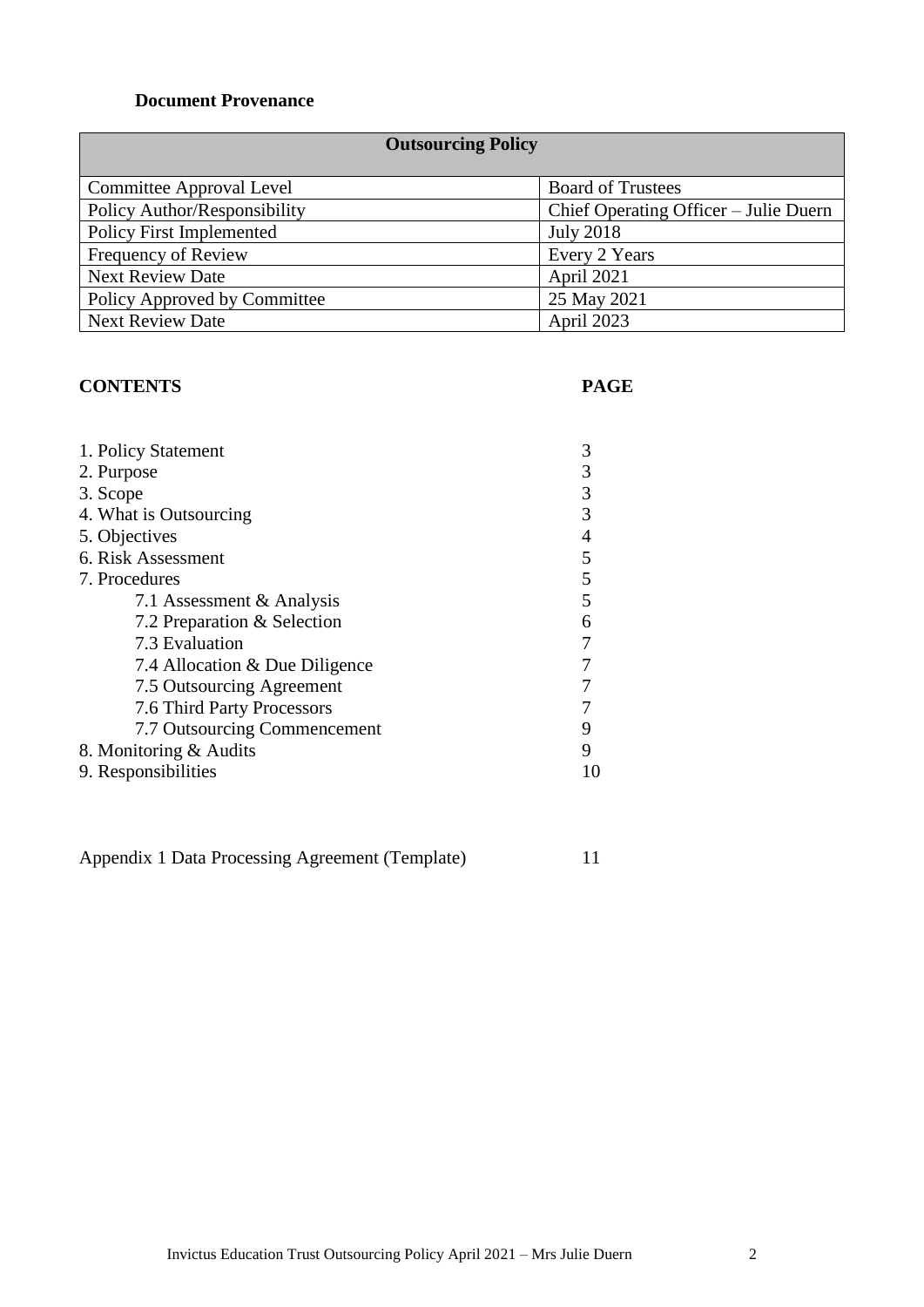#### **1. Policy Statement**

Invictus Education Trust outsources various operational functions to third parties, where there is an educational/business need or where the outsourcing of such functions is a legal, statutory, contractual or regulatory requirement. In doing so, we understand that additional risk can be posed to both business and customer, and as such we are committed to ensuring the continued quality, high standards and compliance of any outsourced process.

Where any task or activity is outsourced, the Trust employs structured and robust assessments, due diligence and monitoring measures and procedures, both prior to entering into any supplier contract and for the duration of the business relationship. Our dedicated procedures are used to initiate, maintain and monitor the operational function of the outsourced process as well as in assessing the expertise, quality and ongoing compliance of the supplier or vendor.

The Trust is committed to providing a professional, reliable and transparent service and we are committed to verifying that any third-party service provider(s) are suitable, competent and trustworthy prior to forming any business relationship.

#### **2. Purpose**

The purpose of this policy is to provide the Trust's statement of intent and objectives for how we manage and monitor our outsourced business processes and the supplier carrying out those functions. It also provides systematic procedures and guidance for staff and associated entities concerning the Trust's processes and methodology for outsourcing.

The Trust has set appropriate and adequate objectives to enable us to meet our legal, regulatory and ethical obligations for outsourced processes and to enable our staff to identify, manage and mitigate any associated financial, operational and business risks. We only ever use those providers whom we have vetted and verified as being compliant, competent, suitable and reliable and we ensure the continued provision of such attributes through due diligence checks and ongoing monitoring.

#### **3. Scope**

The policy applies to all staff *(meaning permanent, fixed term, and temporary staff, any third-party representatives or sub-contractors, agency workers, volunteers, interns and agents engaged with the Trust) w*ithin the organisation and has been created to ensure that staff deal with the area that this policy relates to in accordance with legal, regulatory, contractual and business expectations and requirements.

#### **4. What is Outsourcing?**

For the purposes of this document*, 'outsourcing'* refers to any business function or service that is, provided by, or contracted out, to an external, non-associated provider or supplier. Examples of commonly outsourced functions include alternative education providers, professional consultants, payroll, HR, insurance etc.

#### **Outsourcing usually happens for three reasons**:

- The Trust is unable to complete a function or service in-house, possibly due to constraints on resources, time, space or the skill level needed to complete the task
- It is more cost effective to outsource certain functions or processes
- There is a legal or regulatory requirement for outsourcing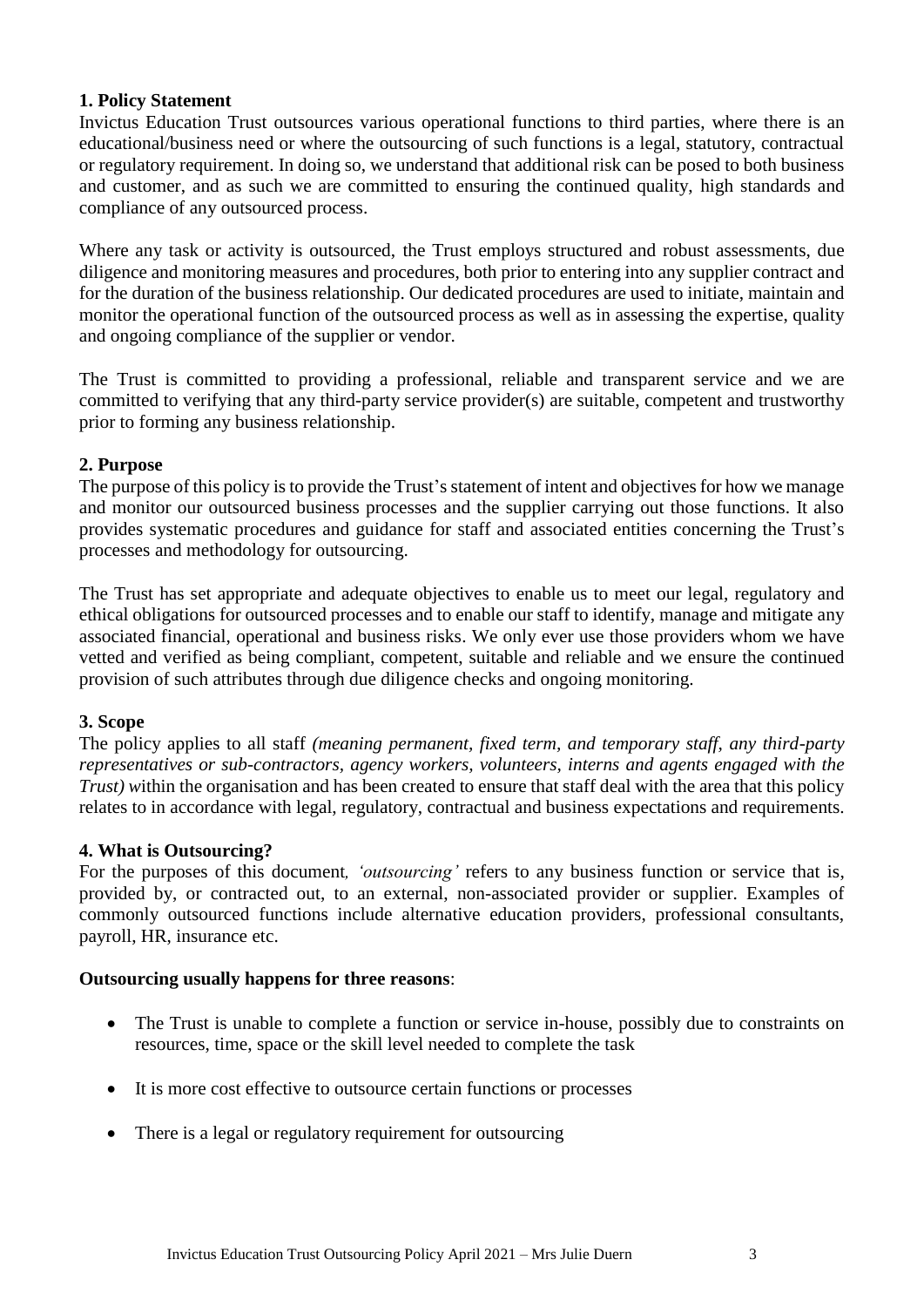Where the Trust outsources any of its educational/business functions, it has a duty to its student, parents, staff, customers and regulators to ensure that the function is still being completed compliantly, ethically and satisfactorily. It is ultimately the Trust's responsibility to ensure compliance, even when the function or process is being completed elsewhere, which is why strict and robust outsourcing policy and procedures documents are necessary.

#### **5. Objectives**

The Trust confirms that in relation to outsourced educational/business services or processes and when using the services of third parties, service providers or processors, we ensure that the below objectives are met through implementing procedures, systems and controls.

#### **Invictus Education Trust agrees to:**

- avoid any undue operational risks when relying on a service provider for all or part of an operational function
- not to outsource any important operational risk that may impair the quality of the Trust's internal control or the regulators ability to monitor the firm's compliance with our obligations under the regulatory and legal system
- implement policies and procedures which govern the use of outsourcing and any service provider used
- carry our frequent and rolling audits *(physical and remote)* on any service provider in relation to their conduct, ability to perform the outsourced task and required compliance
- ensure that the service provider has the correct ability, capacity and any required authorisation to carry out the required function
- ensure that the service provider protects any sensitive and/or confidential information supplied to them in the course to the business relationship
- identify and implement disaster recovery and business continuity procedures and contingencies for any service or function that has been outsourced and to carry out periodic reviews and tests of any such plans
- ensure that a Contract or Service Level Agreement (SLA) is in place and agreed to by both the Trust and service provider, prior to any business relationship forming
- carry out a due diligence check and assessment prior to signing the contract.
- ensure that no outsourcing arrangement diminishes our ability to meet our contractual, regulatory and compliance obligations
- evaluate all risks associated with the outsourcing functions to ensure viability of implementation
- ensure the providers ability to maintain the privacy, security, and data protection obligations as applicable to our Trust.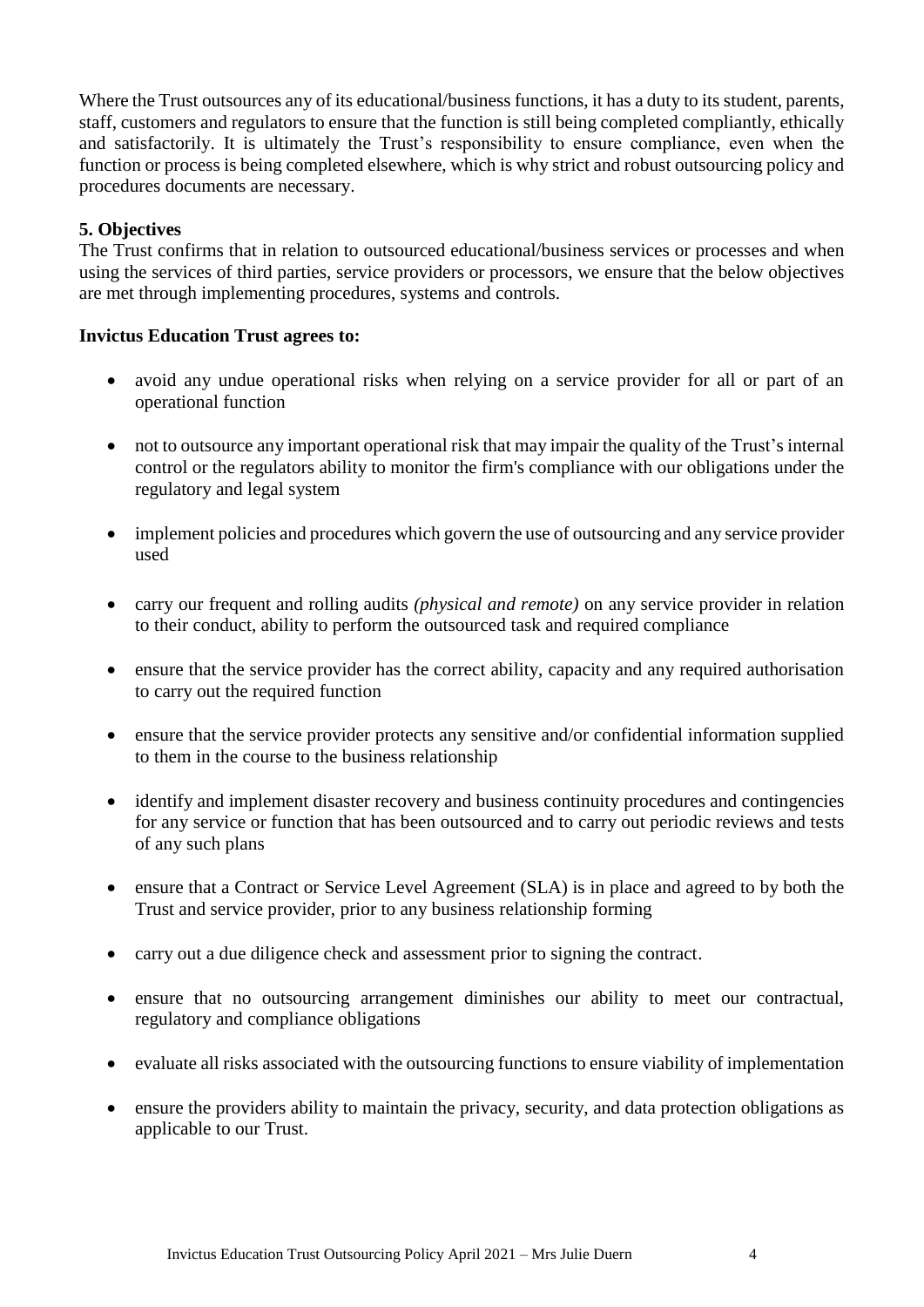• enforce and monitor that all third parties used for outsourcing or as contractors, lead generators or introducers, comply with and agree to follow this Outsourcing Policy & Procedure and the obligations and procedures contained herein as well as accepting our Due Diligence checks, ongoing monitoring and evaluation and selection procedures

#### **6. Risk Assessment**

Prior to outsourcing any educational/business service or function, the Trust identifies any educational/operational, financial and/or business risks that may present themselves by using an external provider or outsourcing a specific service or process. These risks are assessed using a Risk Matrix and assigned an impact/probability rating which forms part of the Trust's decision on whether to proceed.

#### **Other risks that can be associated with outsourcing are:**

- Financial
- Reputation
- Service/Product Quality
- Delays
- Timeframes
- Rights of individuals
- Ability to comply with regulatory requirements
- Due Diligence

The Trust uses a comprehensive due diligence checklist/tender specification to ensure that any service provider considered for an educational/business relationship is fit for purpose, reliable, suitable, competent, qualified and experienced.

In addition to the questions and assessment, areas contained in our due diligence checks; the selection of providers for outsourced services is also based on the following criteria:

- Length of experience and depth of expertise in the services and/or functions being offered
- Obtaining samples and evidence of any similar previous work carried out
- Obtaining references or testimonials from previous and/or existing clients
- Cost analysis of services and/or processes provided
- Contractual arrangements consistent with this Outsourcing Policy and Procedures

#### **7. Procedures**

#### **7.1 Assessment & Analysis**

Prior to any outsourcing agreement being made, the below procedures must be followed and recorded for each new relationship.

- The services/functions being considered for outsourcing is assessed to see if it is a general educational/business activity, or involves all or part of a regulated activity or the processing of personal data. Where the service/function to be outsourced does involve processing personal information, the Trust:
	- o assesses and monitors the service providers (*processors*) compliance with the GDPR
	- o has a principle contract and processor agreement in place covering the obligations and responsibilities of the processor during the business relationship
	- o carries out a risk assessment and ongoing audits to verify the existence and use of the required operational and technical measures for security of processing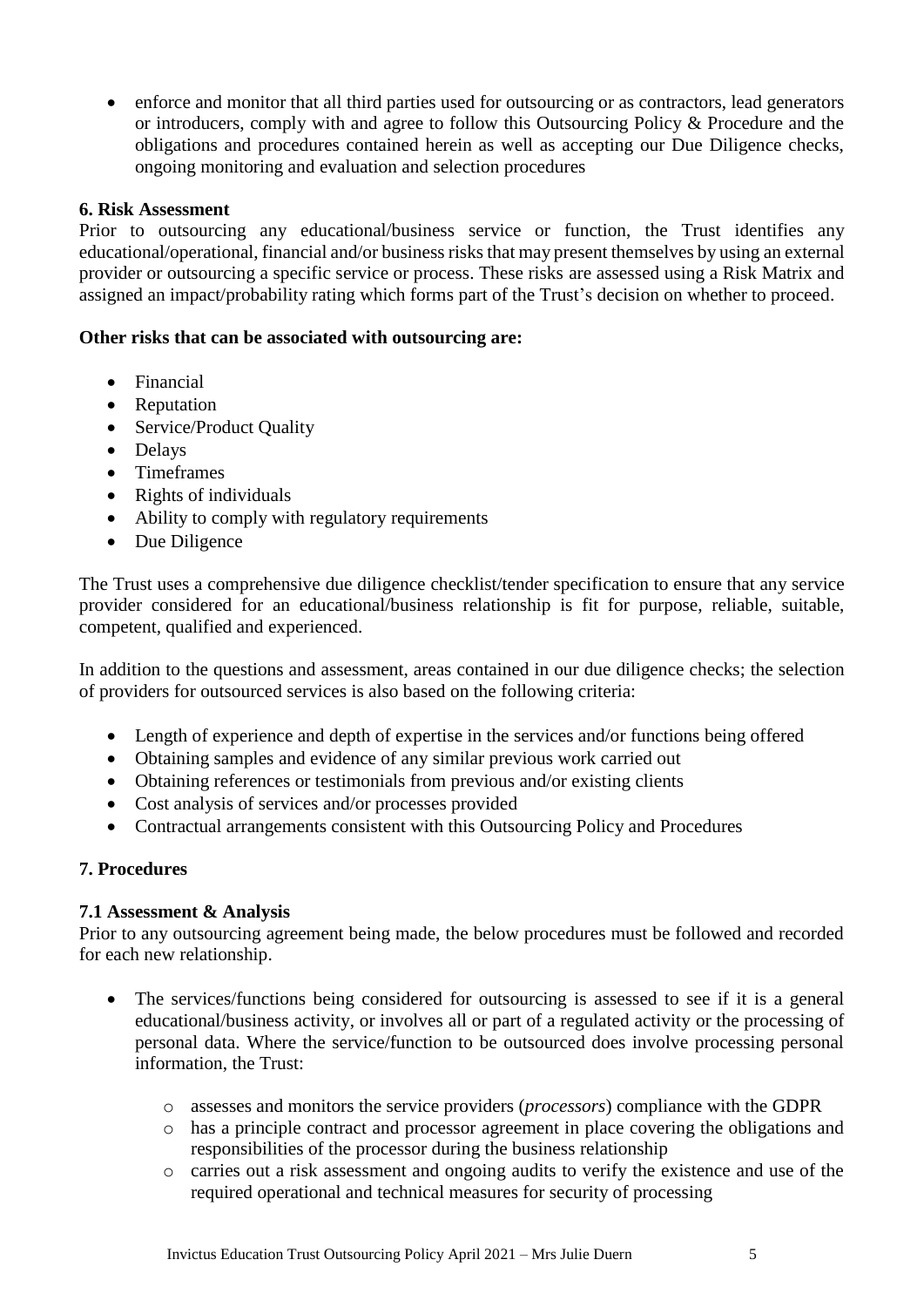- An *'outsource risk/benefit analysis assessment'* is completed for the function/service under consideration, which must include the below information:
	- o Possible efficiency/monetary/quality gains by outsourcing the service
	- o List of detailed risks associated with outsourcing the service
	- o List of defined benefits and downsides to outsourcing the service
	- o Departments and/or staff who will be affected by/involved in the outsourced function
	- o Arrangement for monitoring the quality and compliance of the outsourced functions and supplier
	- o Scope and timeframe for outsourcing the process or service
	- o Internal staff changes, and additional training needed in relation to the outsourcing
	- o Implementation of any new systems

#### **7.2 Preparation & Selection**

After the initial decision to proceed with outsourcing has been made, the Trust creates a criteria list to be used in the selection stage of the outsourcing process. The criteria list is specific to each project and details the objectives, obligations, standards and requirements that must be met by the supplier.

We then collate a list of suitable vendors who can be considered as the outsourced function provider. This list is compiled using vendors in the market who are suitable to provide the outsourced function. This list is usually large in the first instance but is narrowed down through the tendering, assessment process, and the project requirements. We collect written information about the capabilities of various suppliers so that the information provided can be assessed against our selection criteria, and used for comparative purposes.

The tendering process will include specific details about the scope and requirements of the project to ensure that vendors can respond to and price accordingly. Such information includes, but is not limited to:

- Scope of opportunity
- Relevant requirements and objectives
- Timescales and project length
- Staff & training requirements
- Educational/Industry requirements
- Regulatory requirements
- Systems, technology and/or governance requirements
- SLA and/or Contract specifics
- Volume of data *(where applicable)* or job size
- Ongoing monitoring & due diligence
- Outcomes and performance

The tender document is then distributed to all participating vendors with specific information on the engagement requirements timelines for questions and responses and key information.

#### **7.3 Evaluation**

Once all completed tenders have been received, we enter the evaluation stage of the outsourcing process and short list potentially successful vendors. Vendors who are discounted at this stage are contacted in writing within 4 weeks and provided with a summary of why they have been unsuccessful in bidding for this project. Once a successful vendor is selected and approved by Board, we can start the change management processes of the selected vendor.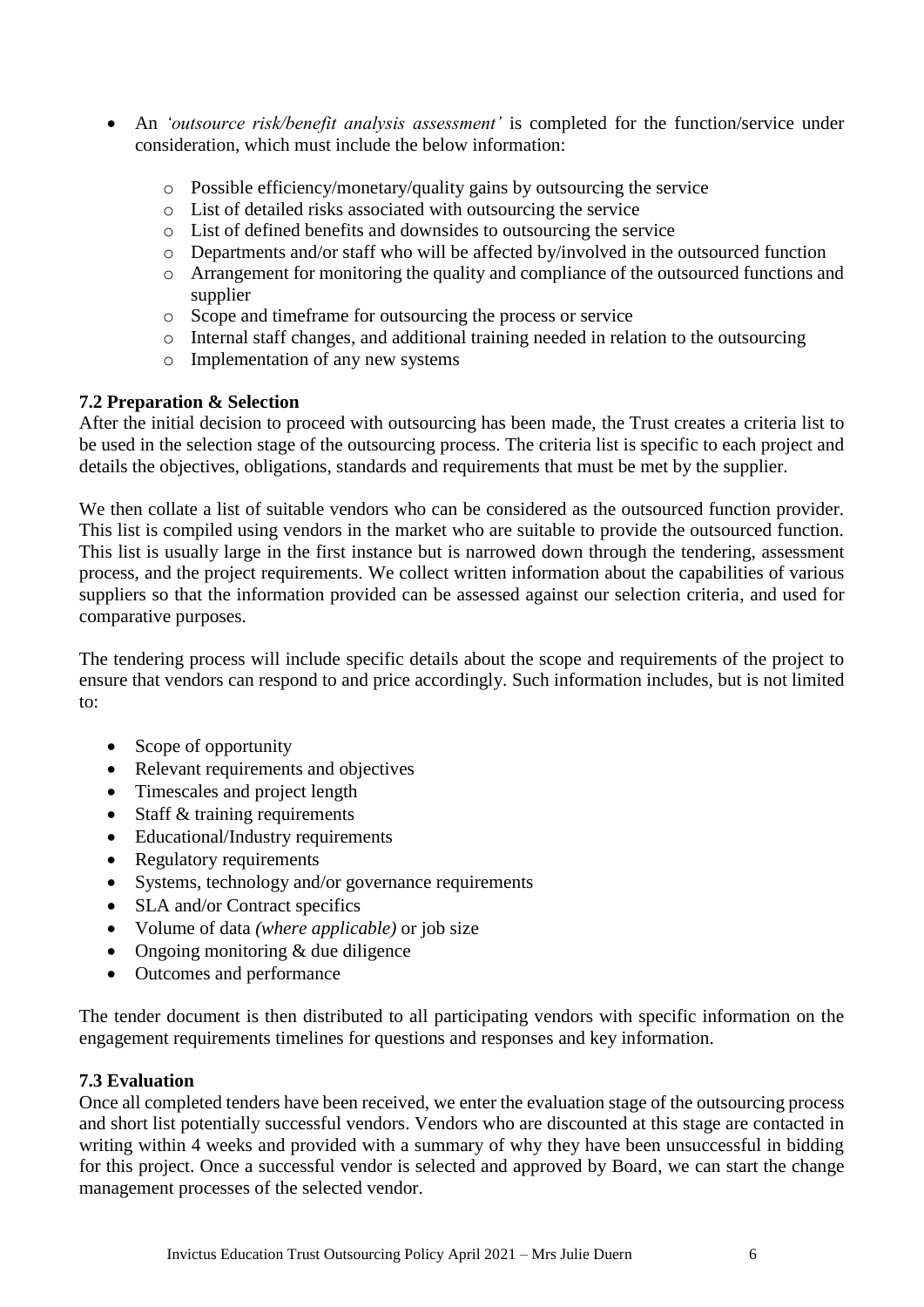#### **7.4 Allocation & Due Diligence**

A due diligence audit and questionnaire is completed for the successful vendor prior to any agreement being entered into. The Trust will ensure that it considers:

- Vendor's reputation and history
- quality of services provided to other customers
- number and competence of staff and managers
- financial stability of the company and commercial record
- retention rates of the company's employee
- company's adherence to relevant regulatory requirements and laws
- compliance with the GDPR and the presence of mandatory operational and technical measures for secure processing and data subject rights
- A detailed company check, and background search must be completed on the service provider and prior to any agreement being made
- A physical visit to the providers' services location must be made with a view to carrying out a physical on-site audit

#### **7.5 Outsourcing Agreement**

The agreement will address the below areas, and signed by both parties, at the commencement of the service:

- Duties and obligations of the Trust
- Duties and obligations of the service provider
- Applicable law to outsourcing agreement
- Regulations that apply to the outsourced service/function
- Duration of the Agreement
- Terms of the Agreement
- Reporting
- Audits & Monitoring
- Dispute Resolution
- Confidentiality Agreement
- Non-Compete Agreement
- Appeal & Enforcement

#### **7.6 Third-Party Processors**

Where the Trust utilise external processors for carrying out certain personal data processing activities, we have specific obligations under the data protection laws to ensure that such providers are compliant with the GDPR and have the rights of the individuals in mind when processing. We use information audits to identify, categorise and record all personal data that is processed outside of the Trust, so that the information, processing activity, processor and legal basis are all recorded, reviewed and easily accessible. Such external processing includes *(but not limited to):*

- School Admission Services
- Alternative Education Services
- Counselling Services
- Careers Advisor Services
- Education Welfare Services
- Learning Support Services
- Music Services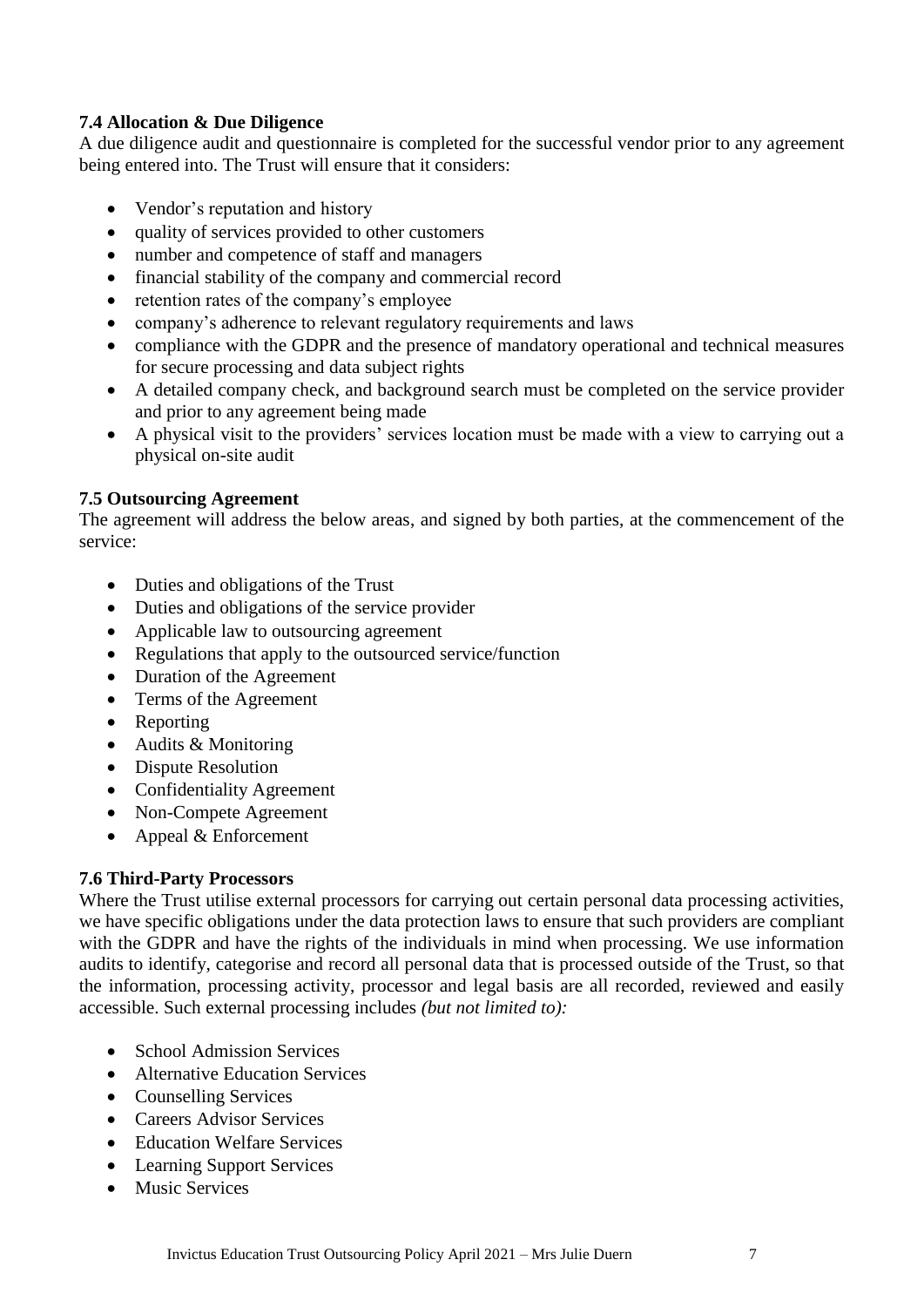- Catering Services
- Payroll Services
- HR Services
- Legal Services
- Insurance Services
- Audit Services
- Health & Safety Services
- Specialist Educational Consultant Services

Invictus Education Trust has a dedicated Processor Agreement (Appendix 1) which is used for all outsourced functions relating to personal information, and obtains company documents, certifications, references and ensure that the processor is adequate, appropriate and effective for the task we are employing them for.

Our Processor Agreements outline:

- The processors data protection obligations
- Our expectations, rights and obligations
- The processing duration, aims and objectives
- The data subjects' rights and safeguarding measures
- The nature and purpose of the processing
- The type of personal data and categories of data subjects

We also ensure that we comply fully with Articles 28-29 of the GDPR and document in our agreements, that the processor:

- Processes the personal data only on our documented instructions
- Seeks our authorisation to transfer personal data to a third party (national/international organisation) unless required to do so by a law to which the processor is subject
- Shall inform us of any such legal requirement to transfer data before processing
- Ensures that persons authorised to process the personal data have committed themselves to confidentiality or are under an appropriate statutory obligation of confidentiality
- Takes all measures to security the personal data at all times
- Respects, supports and complies with our obligation to respond to requests for exercising the data subject's rights
- Assists the Trust in ensuring compliance with our obligations for data security, mitigating risks, breach notification and privacy impact assessments
- When requested, deletes or returns all personal data to the Trust after the end of the provision of services relating to processing, and deletes existing copies where possible
- Makes available to the Trust, all information necessary to demonstrate compliance with the obligations set out in the contract
- Allows and supports audits, monitoring, inspections and reporting as set out in the contract
- Informs the Trust immediately of any breaches, non-compliance or inability to carry out their duties as detailed in the contract

Please refer to our Data Protection Policy for more information.

#### **7.7 Outsourcing Commencement**

Upon completion of the agreement, the initial outsourcing commences on a trial period with regular monitoring checks. The process for outsourcing is as below: -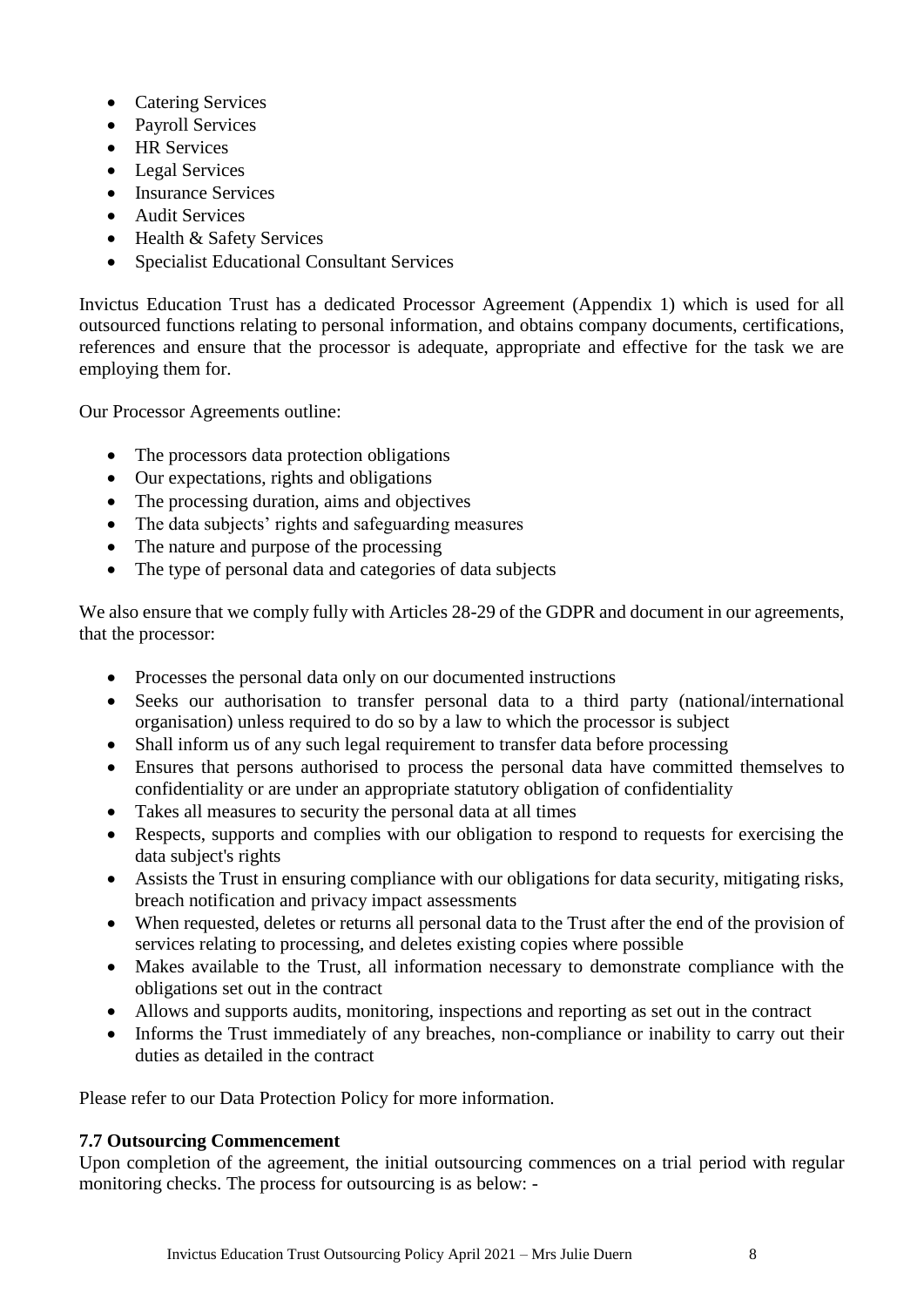- If it is possible to outsource part of the service or to outsource in stages/sections, then this should be the default position for all service providers.
- Where the service provider has access to any internal systems, technical and physical access controls will be used and overseen by the Network Manager to prevent unauthorised access or data breaches.
- All existing in-house provisions and staff for the outsourced service, will be retained and made readily available throughout the initial implementation period to avoid delays or risks to the business or regulated activities.
- Reports are to be provided by the service provider to the Trust as per the agreed contract terms
- Monitoring checks will be carried out on a regular basis during the implementation period, to include:
	- o Service/function quality
	- o Regulatory compliance
	- o Contractual compliance
	- o Suitability
	- o Efficiency

After the trial period of outsourcing, the terms of the service provision will be reviewed, to ensure that the outsourcing is viable and suitable on a long-term basis.

#### **8. Monitoring & Audits**

Monitoring of the quality, compliance and outcome of the outsourced service/process is carried out every 6/12 months to ensure that the service provider and outsourced function remain compliant with contractual and regulatory requirements and are both viable and suitable for business needs.

- Audit checklists are to be used when monitoring the performance and service provision of the outsourced service.
- Checklists are to be retained for 6 years after the working relationship has been terminated.
- Due diligence questionnaires are repeated on an annual basis with company and financial checks to be included.

To ensure the productivity, effectiveness and suitability of the outsourced service or process, the Trust ensures that the below key principles are, monitored and met, for the duration of the relationship:

- Compliance with the regulation, contractual and legal requirements is adhered to and maintained
- Continued measurements and assessment of the benefits and suitability against the projects initial criteria
- Ongoing risk assessments with any business and/or vendor changes and staff retention
- Training of new staff for both our business and the vendor
- Continual review and assessment of security and data protection standards and requirements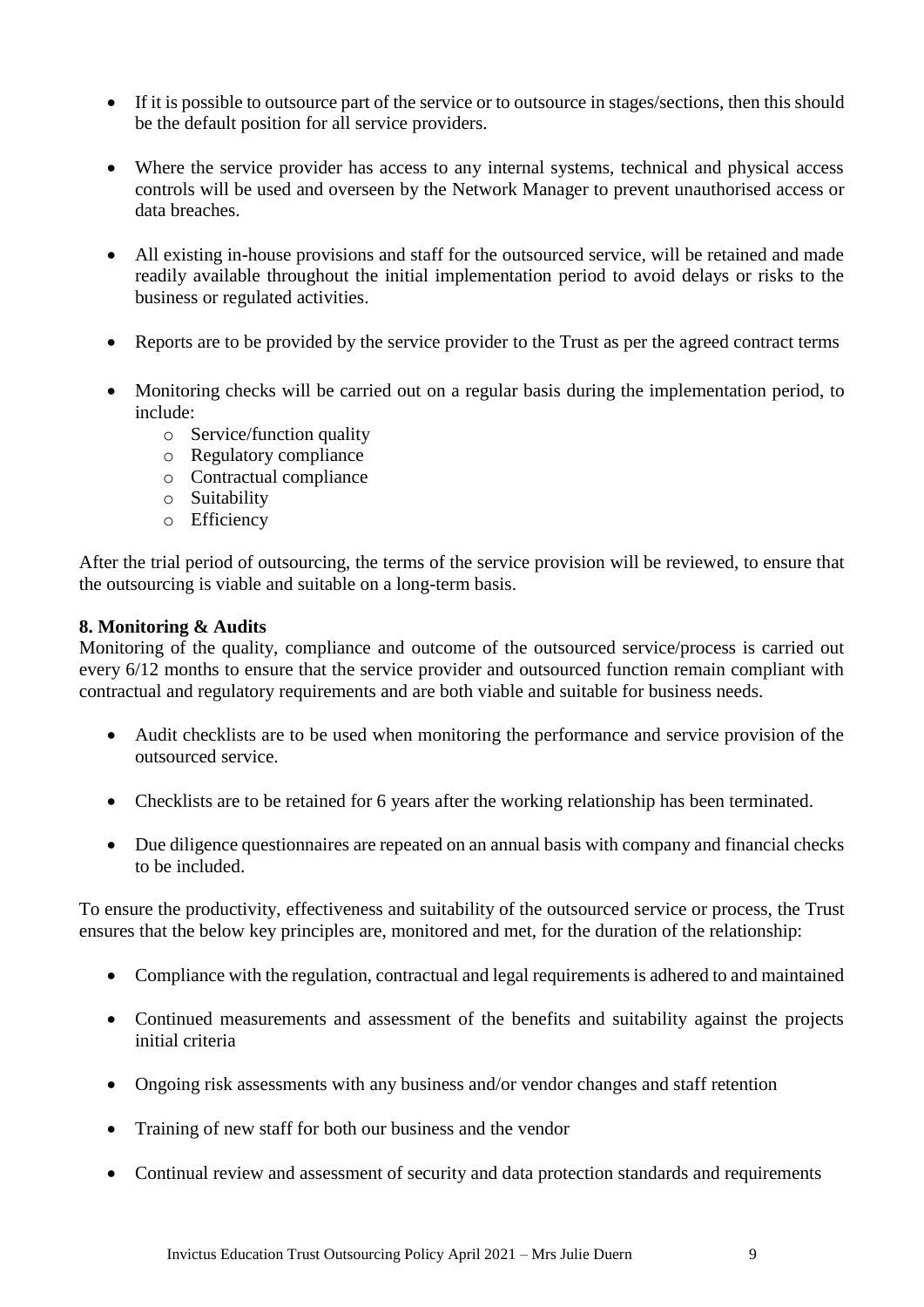- Ongoing assessment that the vendor meets and achieves the SLA requirements and project criteria
- Audit and benchmarking measures and controls implemented, used and maintained
- Continued communication with the vendor throughout the business relationship
- Ensuring records and documentation are maintained and retained as per the SLA and legal requirements
- Dispute resolution and complaint monitoring

#### **9. Responsibilities**

The Trust has a corporate and regulatory obligation and responsibility to ensure that any service or business function that it outsources to a third-party service provider, is not subject to any operational risks or that there is not a loss of quality in the service provided.

The Chief Operating Officer has overall responsibility for handling all service provider contracts, SLA's, due diligence checks, audits and monitoring and for implementing and monitoring the Trust's procedures in relation to outsourcing. Management are responsible for designating suitable owners of business processes that are out sourced, overseeing the outsourcing activities and ensuring that this policy is followed. They also have full responsibility for mandating commercial or security controls to manage the risks arising from outsourcing.

Where the outsourced service or function relates to data protection or the personal information of an individual, the Data Protection Officer or lead is always involved in the planning, agreement and monitoring stages.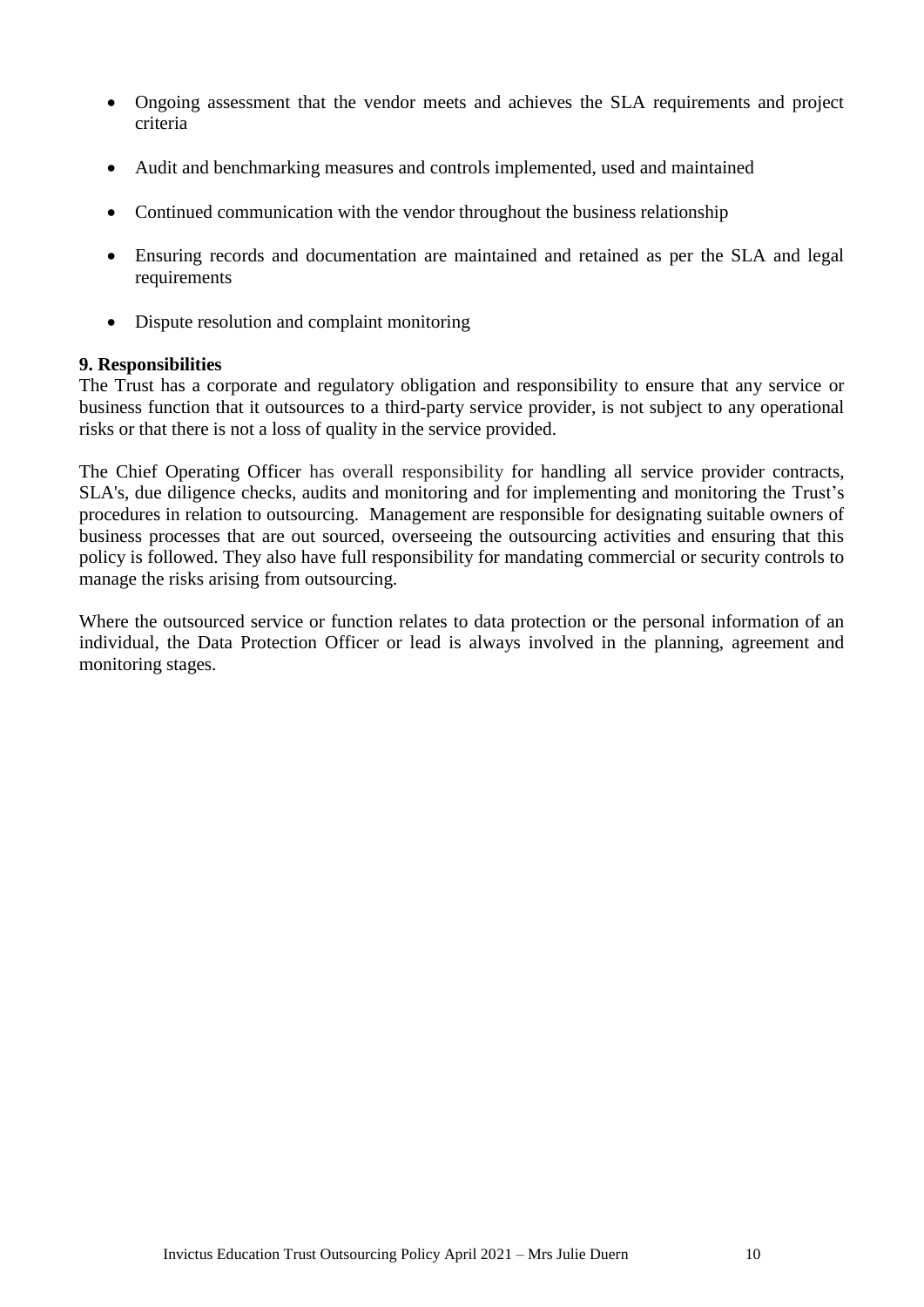#### **Appendix 1**

# **NVICTUS**

**Education Trust** 

### **DATA PROCESSOR AGREEMENT** *(TEMPLATE)*

This Data Processing agreement forms part of the [insert contract name] *("Principle Contract")* and is effective from day of  $\frac{1}{20}$  *between* the undersigned parties:

#### **Data Controller**

Invictus Education Trust, Headquarters Kinver High School, Enville Road, Kinver DY7 6AA

*And*

**Data Processor**

[Processor Name], [Processor Trading Address]

#### **1. Terms of Agreement**

This agreement supplements the Principal Contract and makes legally binding provisions for compliance with the Data Protection Laws as set forth in this agreement. As per the requirements of relevant Data Protection Law, all processing of personal data by a Processor on behalf of a Controller, shall be, governed by a contract. The terms, obligations and rights set forth in this agreement relate directly to the processing activities and conditions laid out in Schedule 1.

The terms used in this agreement have the meanings as set out in the *'definitions'* part of the document, with any capitalised terms not otherwise defined, having have the meaning given to them in the Principal Contract.

#### **2. Definitions**

In this Agreement, unless the text specifically notes otherwise, the below words shall have the following meanings:

*"Controller"* means the natural or legal person, public authority, agency or other body which, alone or jointly with others, determines the purposes and means of the processing of personal data; where the purposes and means of such processing are determined by Union or Member State law, the controller or the specific criteria for its nomination may be provided for by Union or Member State law

*"Consent"* of the Data Subject means any freely given, specific, informed and unambiguous indication of the data subject's wishes by which he or she, by a statement or by a clear affirmative action, signifies agreement to the processing of personal data relating to him or her

*"Data Protection Laws"* means all applicable Data Protection Laws, including the General Data Protection Regulation (GDPR) (EU 2016/679), and, to the extent applicable, the data protection or privacy laws of any other country

*"EEA"* means the European Economic Area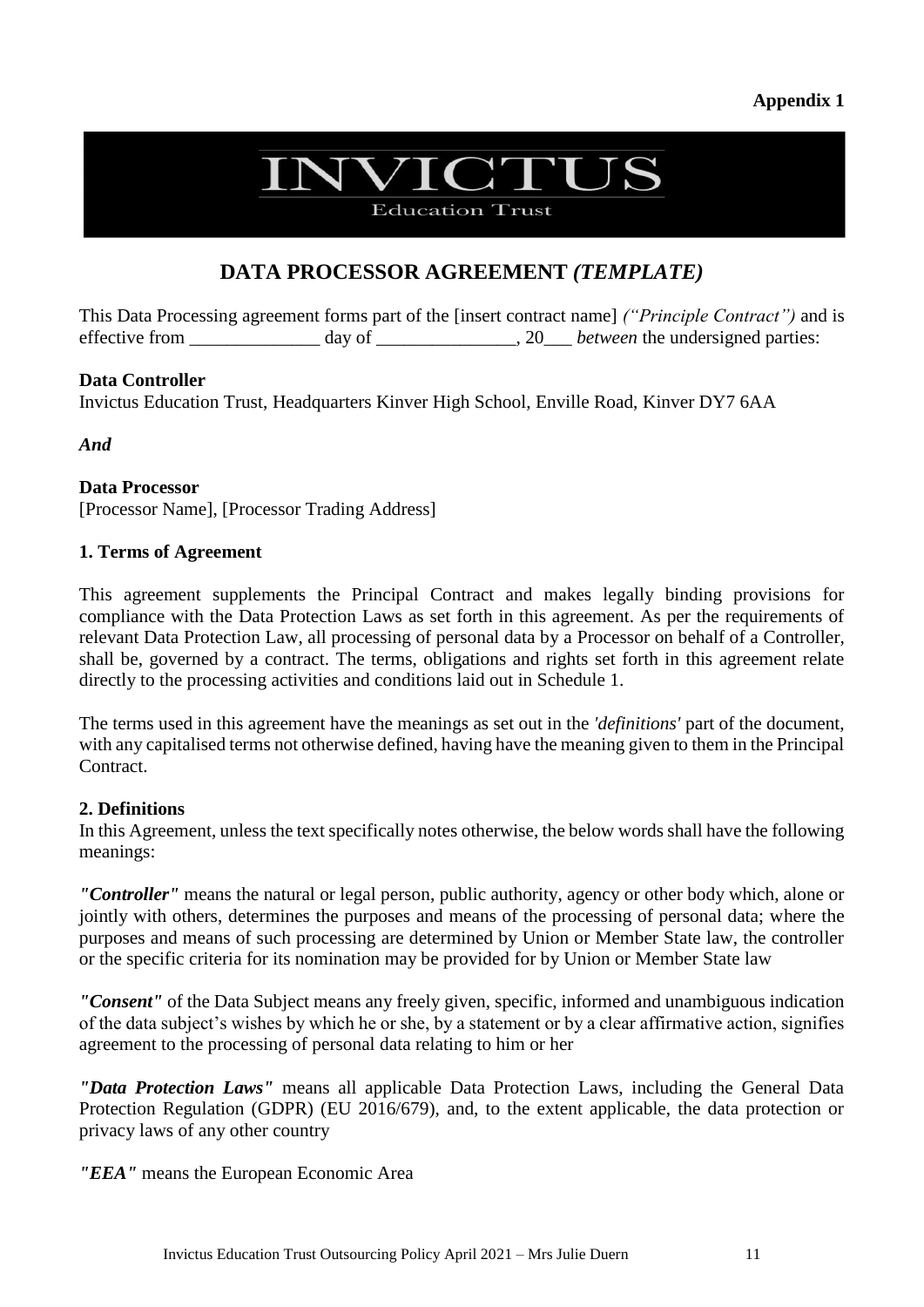*"Effective Date"* means that date that this agreement comes into force

**"Personal data"** means any information relating to an identified or identifiable natural person ('data subject'); an identifiable natural person is one who can be identified, directly or indirectly, in particular by reference to an identifier such as a name, an identification number, location data, an online identifier or to one or more factors specific to the physical, physiological, genetic, mental, economic, cultural or social identity of that natural person

*"GDPR"* means the General Data Protection Regulation (GDPR) (EU) (2016/679)

*"Principle Contract"* means the main contract between the parties named in this agreement

*"Processing"* means any operation or set of operations which is performed on personal data or on sets of personal data, whether or not by automated means, such as collection, recording, organisation, structuring, storage, adaptation or alteration, retrieval, consultation, use, disclosure by transmission, dissemination or otherwise making available, alignment or combination, restriction, erasure or destruction

*"Processor"* means a natural or legal person, public authority, agency or other body, which processes personal data on behalf of the Controller

*"Recipient"* means a natural or legal person, public authority, agency or another body, to which the personal data are disclosed, whether a third party or not. However, public authorities, which may receive personal data in the framework of a particular inquiry in accordance with Union or Member State law, shall not be regarded as recipients; the processing of those data by those public authorities shall comply with the applicable data protection rules according to the purposes of the processing

*"Third-party"* means a natural or legal person, public authority, agency or body other than the Data Subject, Controller, Processor and persons who, under the direct authority of the Controller or Processor, are authorised to process personal data

*"Sub Processor"* means any person or entity appointed by or on behalf of the Processor to process personal data on behalf of the Controller

*"Supervisory authority"* means an independent public authority, which is established by a Member State pursuant to Article 51 of the *"GDPR"*

#### **3. Obligations and Rights of the Processor**

The Processor shall comply with the relevant Data Protection Laws and must:

- only act on the written instructions of the controller
- ensure that people processing the data are subject to a duty of confidence
- ensure that any natural person acting under their authority who has access to personal data, does not process that data except on instructions from the Controller
- use its best endeavours to safeguard and protect all personal data from unauthorised or unlawful processing, including *(but not limited to)* accidental loss, destruction or damage and will ensure the security of processing through the demonstration and implementation of appropriate technical and organisational measures as specified in Schedule 1 of this agreement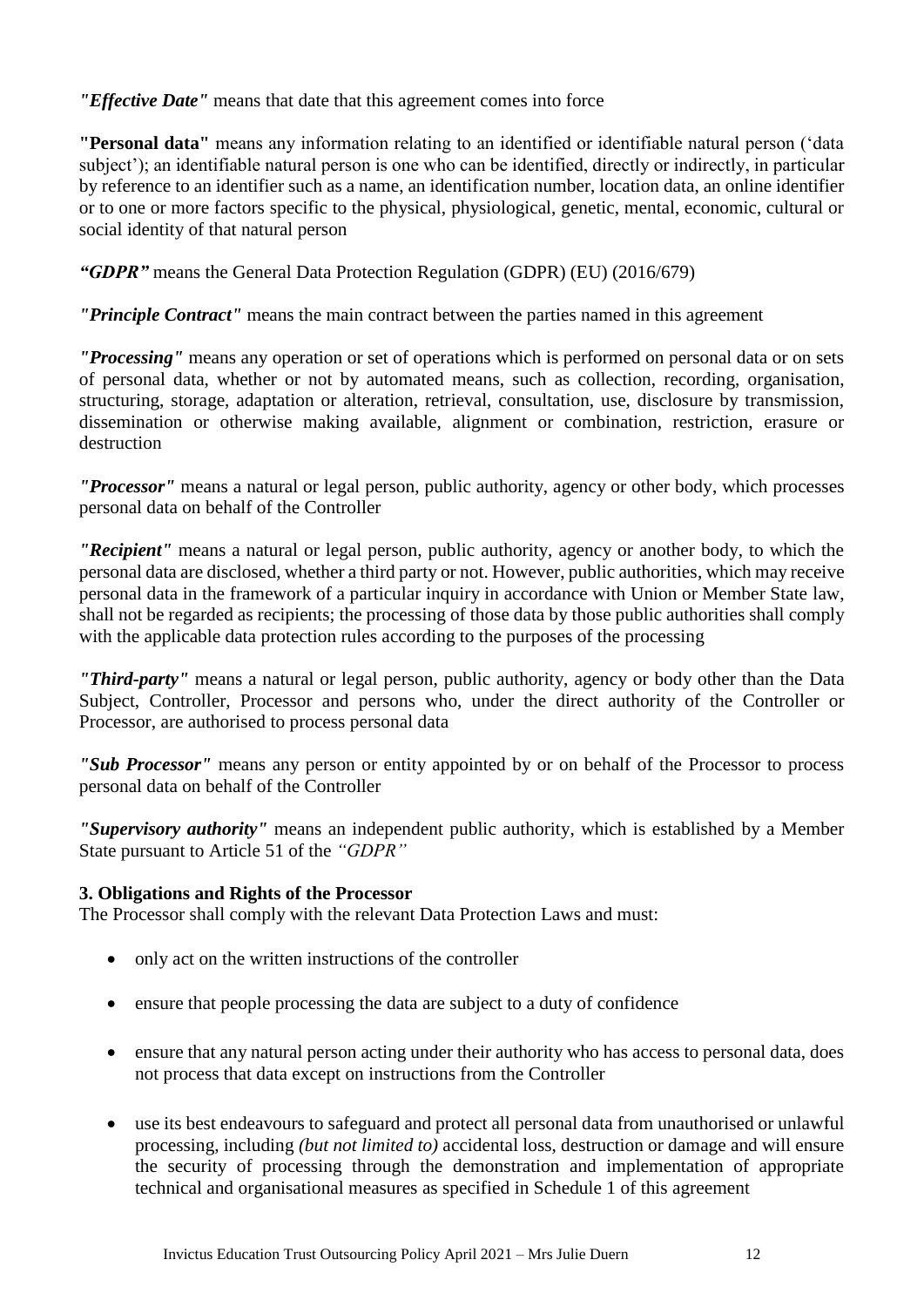- ensure that all processing meets the requirements of the GDPR and related Data Protection Laws and is in accordance with the Data Protection Principles
- ensure that where a sub-processor is used, they:
	- o only engage a sub-processor with the prior consent of the data controller
	- o inform the Controller of any intended changes concerning the addition or replacement of sub-processors
	- o they implement a written contract containing the same data protection obligations as set out in this agreement, in particular providing sufficient guarantees to implement appropriate technical and organisational measures in such a manner that the processing will meet the requirements of the Data Protection Laws
	- o understand that where any sub-processor is used on their behalf, that any failure on the part of the sub-processor to comply with the Data Protection Laws or the relevant data processing agreement, the initial processor remains fully liable to the controller for the performance of the sub-processor's obligations
- assist the Data Controller in providing subject access and allowing Data Subjects to exercise their rights under the Data Protection Laws
- assist the Data Controller in meeting its data protection obligations in relation to:
	- o the security of processing
	- o data protection impact assessments
	- o the investigation and notification of personal data breaches
- delete or return all personal data to the Controller as requested at the end of the contract
- make available to the Controller all information necessary to demonstrate compliance with the obligations laid down in the relevant Data Protection Laws and allow for, and contribute to audits, including inspections, conducted by the Controller or another auditor mandated by the **Controller**
- tell the Controller immediately if they have done something (*or are asked to do something*) infringing the GDPR or other Data Protection Law of the EU or a member state
- co-operate with Supervisory Authorities in accordance with GDPR Article 31
- notify the Controller of any personal data breaches in accordance with GDPR Article 33
- where applicable, employ a Data Protection Officer if required
- where applicable, appoint *(in writing)* a representative within the EU if required in accordance with GDPR Article 27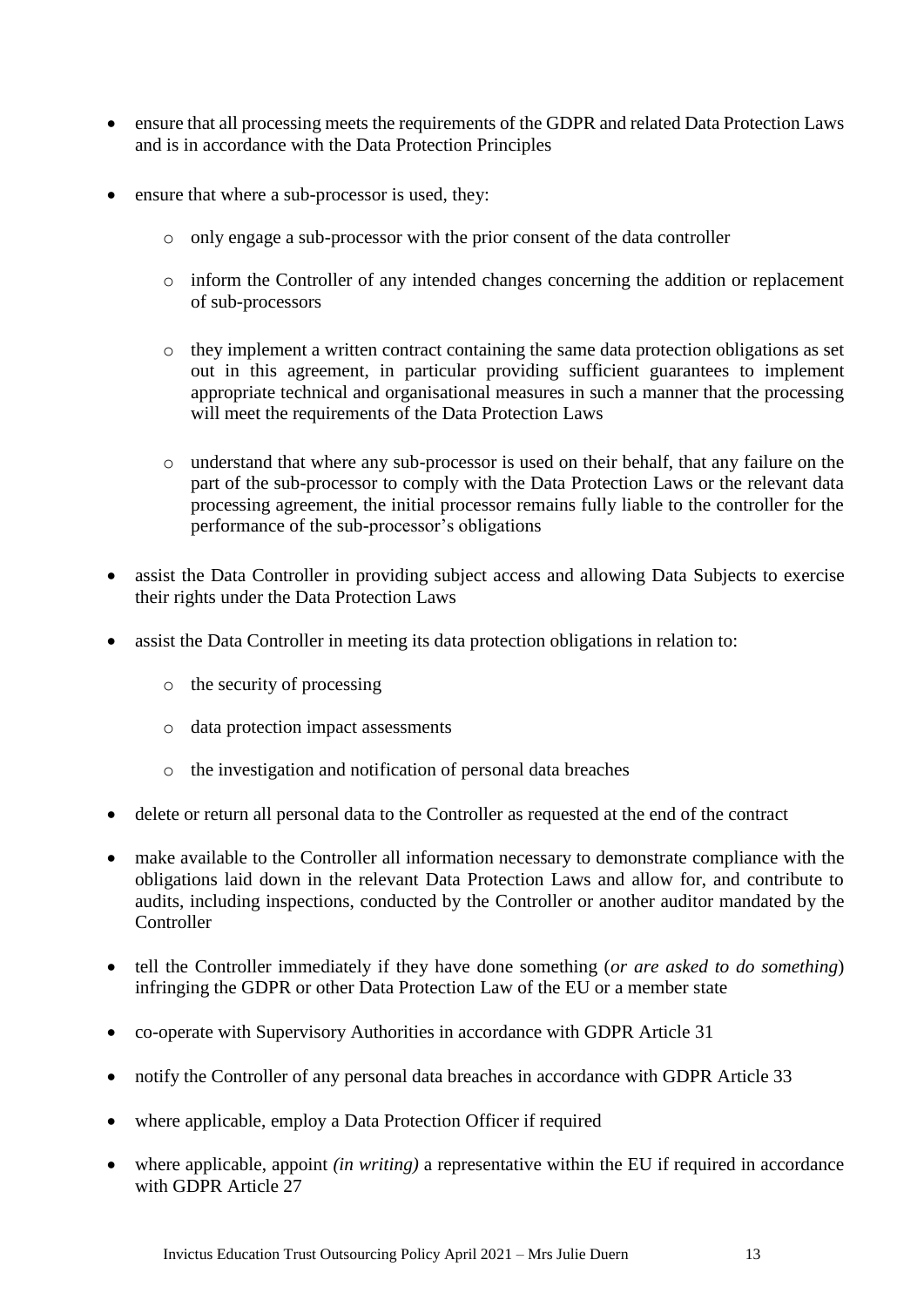Nothing within this agreement relieves the Processor of their own direct responsibilities, obligations and liabilities under the General Data Protection Regulation *(GDPR)* or other Data Protection Laws.

The Processor is responsible for ensuring that each of its employees, agents, subcontractors or vendors are made aware of its obligations regarding the security and protection of the personal data and the terms set out in this agreement.

The Processor shall maintain induction and training programs that adequately reflect the Data Protection Law requirements and regulations, and ensure that all employees are afforded the time, resources and budget to undertake such training on a regular basis.

Any transfers of personal data to a third country or an international organisation shall only be carried out on documented instructions from the Controller unless required to do so by Union or Member State law. Where such a legal requirement exists, the processor shall inform the controller of that legal requirement before processing.

The processor shall maintain a record of all categories of processing activities carried out on behalf of the Controller, containing:

- the name and contact details of the Processor(s) and of each Controller on behalf of which the Processor is acting, and, where applicable, the Data Protection Officer
- the categories of processing carried out on behalf of each Controller
- transfers of personal data to a third country or an international organisation, including the identification of that third country or international organisation and, the documentation of suitable safeguards
- a general description of the technical and organisational security measures referred to in Article 32(1)
- •

The Processor shall maintain records of processing activities in writing, including in electronic form and shall make the record available to the Supervisory Authority on request

When assessing the appropriate level of security and the subsequent technical and operational measures, the Processor shall consider the risks presented by any processing activities, in particular from accidental or unlawful destruction, loss, alteration, unauthorised disclosure of, or access to personal data transmitted, stored or otherwise processed.

#### **4. Obligations and Rights of the Controller**

The Controller is responsible for verifying the validity and suitability of the Processor before entering into a business relationship.

The Controller shall carry out adequate and appropriate on boarding and due diligence checks for all Processors, with a full assessment of the mandatory Data Protection Law requirements.

The Controller shall verify that the Processor has adequate and documented processes for data breaches, data retention and data transfers in place.

The Controller shall obtain evidence from the processor as to the:

• verification and reliability of the employees used by the Processor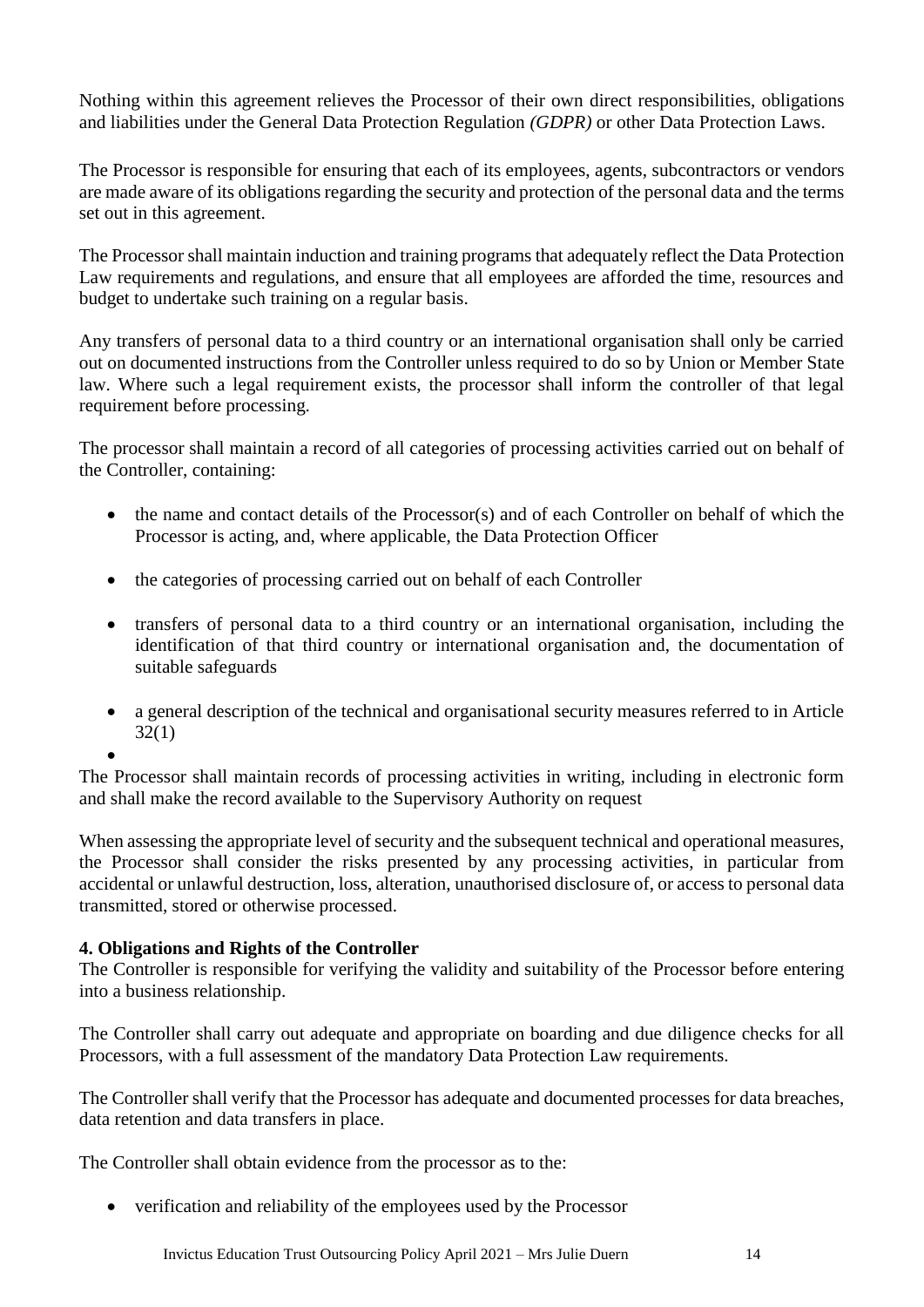- certificates, accreditations and policies as referred to in the due diligence processes
- technical and operational measures described in Schedule 1 of this agreement
- procedures in place for allowing Data Subjects to exercise their rights, including *(but not limited to*), subject access requests, erasure & rectification procedures and restriction of processing measures

Where the Controller has authorised the use of any sub-processor by the initial Processor, the Controller must verify that similar data protection agreements are in place between the initial Processor and subprocessor.

Where the Controller has authorised the use of any sub-processor by the initial Processor, the details of the sub-processor, must be added to Schedule 2 of this agreement.

#### **5. Penalties & Termination**

By signing this agreement, the Processor confirms that they understand the legal and enforcement actions that they may be subject to should they fail to uphold the agreement terms or breach the Data Protection Laws. If the Processor fails to meet their obligations, they may be subject to:

- investigative and corrective powers of Supervisory Authorities under Article 58 of the GDPR
- an administrative fine under Article 83 of the GDPR
- a penalty under Article 84 of the GDPR
- pay compensation under Article 82 of the GDPR

The Controller or Processor can terminate this agreement by [insert termination terms and notification periods].

#### **6. General Information**

[Insert any other clauses or terms specific to this Processor and the business relationship]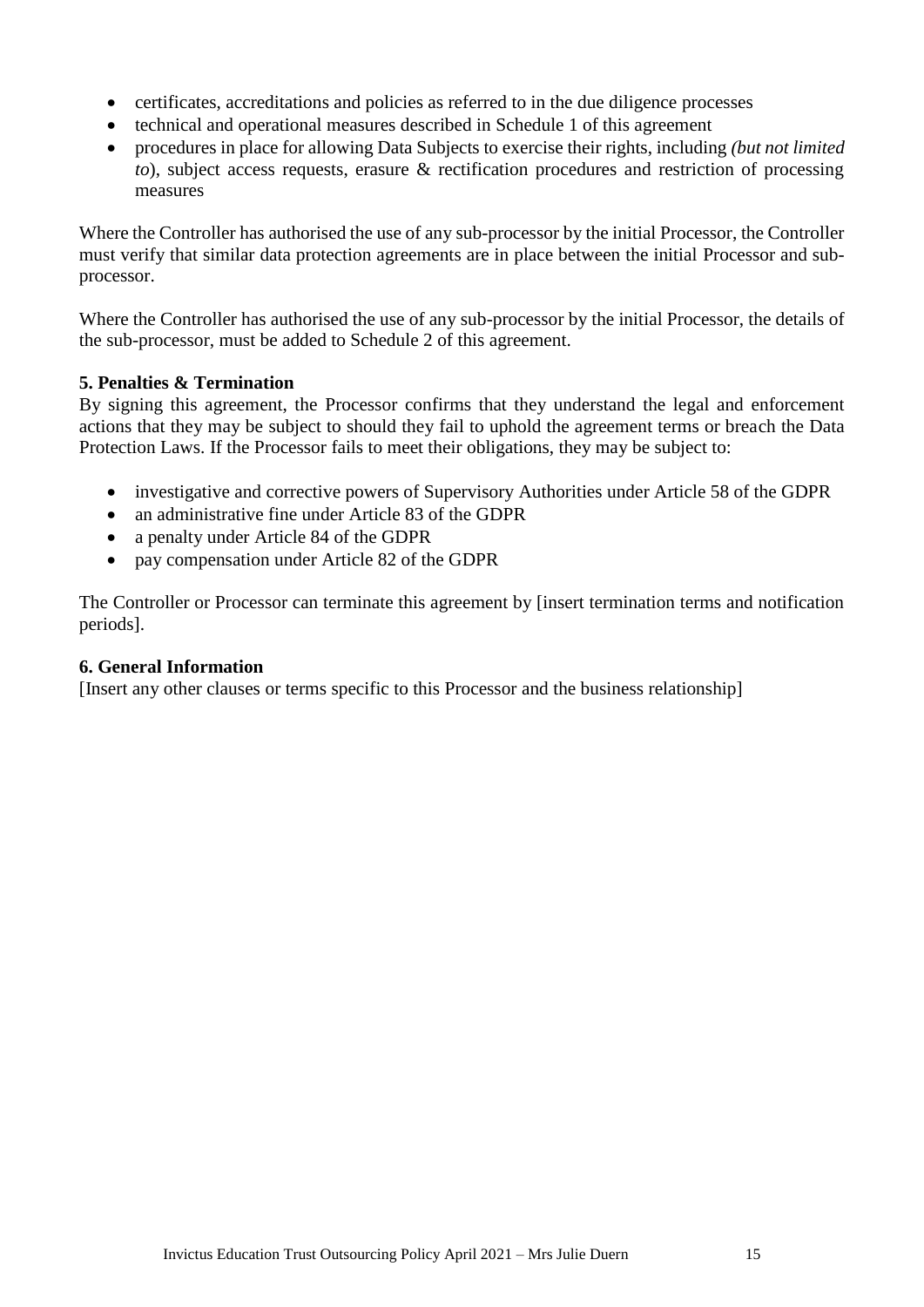#### **SCHEDULE 1**

#### **1. Processing Details**

- The Controller named in this agreement has appointed the Processor with regard to specific processing activity requirements. These requirements relate to [insert subject matter].
- The duration of the processing is for/until [insert duration/end date/until further notice].
- The processing activities relate to [insert the nature] and are for the purpose of [insert purpose of the processing].
- The requirement for the named Processor to act on behalf of the Controller is with regard to the below type(s) of personal data and categories of Data Subjects:
	- $\circ$  [insert type(s) of personal data]
	- o [insert categories of Data Subjects]

The Processor can demonstrate and provide sufficient guarantees as to the implementation of appropriate technical and organisational measures taken to ensure data security and protection:

- o [insert technical measures]
- o [insert organisational measures]

The obligations and rights of the Controller and Processor are set out in section (2) and (3) of this agreement.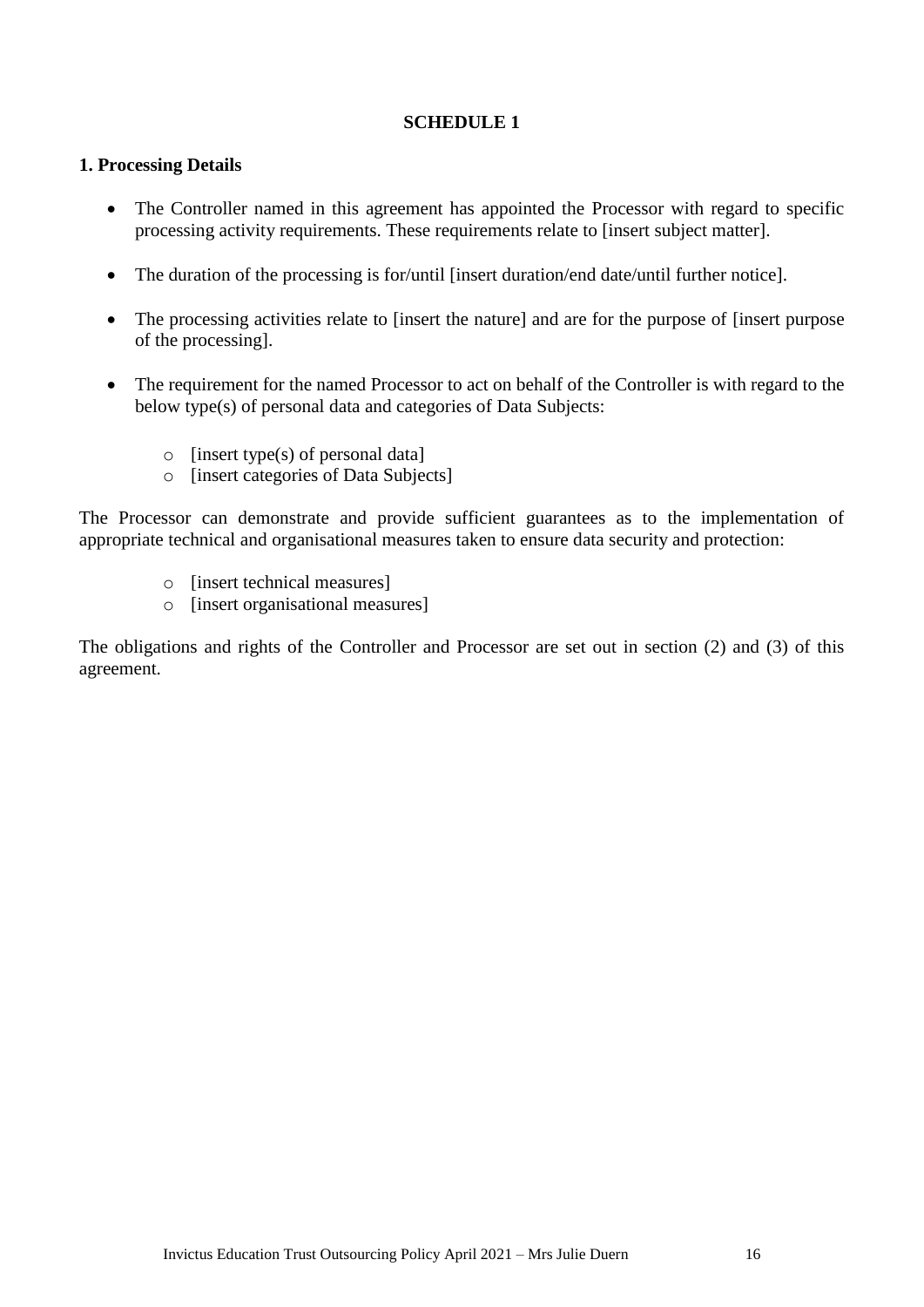#### **SCHEDULE 2**

| <b>Authorised Sub-Processor(s)</b>                                               |  |
|----------------------------------------------------------------------------------|--|
| <b>Sub-Processor 1</b>                                                           |  |
|                                                                                  |  |
|                                                                                  |  |
|                                                                                  |  |
|                                                                                  |  |
|                                                                                  |  |
|                                                                                  |  |
|                                                                                  |  |
| <b>Authorised by Controller</b>                                                  |  |
|                                                                                  |  |
| <b>Sub-Processor 2</b>                                                           |  |
|                                                                                  |  |
|                                                                                  |  |
|                                                                                  |  |
| Telephone Number                                                                 |  |
|                                                                                  |  |
|                                                                                  |  |
| ,我们也不会有什么。""我们的人,我们也不会有什么?""我们的人,我们也不会有什么?""我们的人,我们也不会有什么?""我们的人,我们也不会有什么?""我们的人 |  |
| <b>Authorised by Controller</b>                                                  |  |
|                                                                                  |  |

(Add other sub-processor and/or further schedules applicable/required by the business relationship for example contract clauses, binding corporate rules etc.)